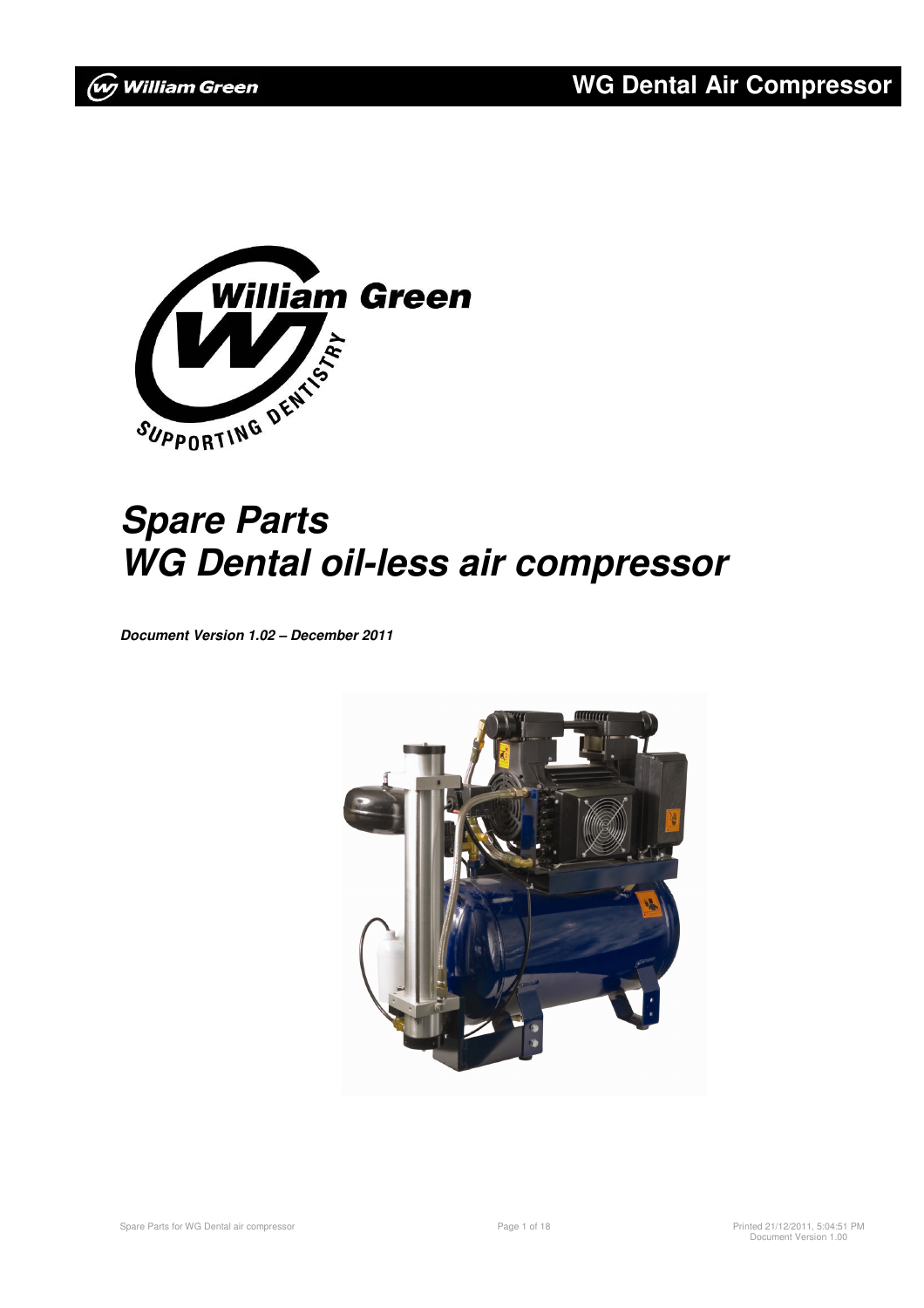#### The electrical circuit

## **WG Dental Air Compressor**

#### **Accessories and Spare Parts**

| (1) | Compressor system with single head |                              |       |   |  |
|-----|------------------------------------|------------------------------|-------|---|--|
|     | <b>WG</b> series                   | $\varphi$ 8 PU pipe          | 3(3m) |   |  |
|     |                                    | 08-02 quick joint            | 1 set |   |  |
|     |                                    | $\varphi$ 8-G1/4 quick joint | 1     |   |  |
|     |                                    | G1/4 -G1/2 screw joint       |       |   |  |
|     |                                    |                              |       |   |  |
| (2) | Fuses for WG                       |                              | 15A   | 2 |  |

#### **Electrical Circuit**



### **Wy William Green**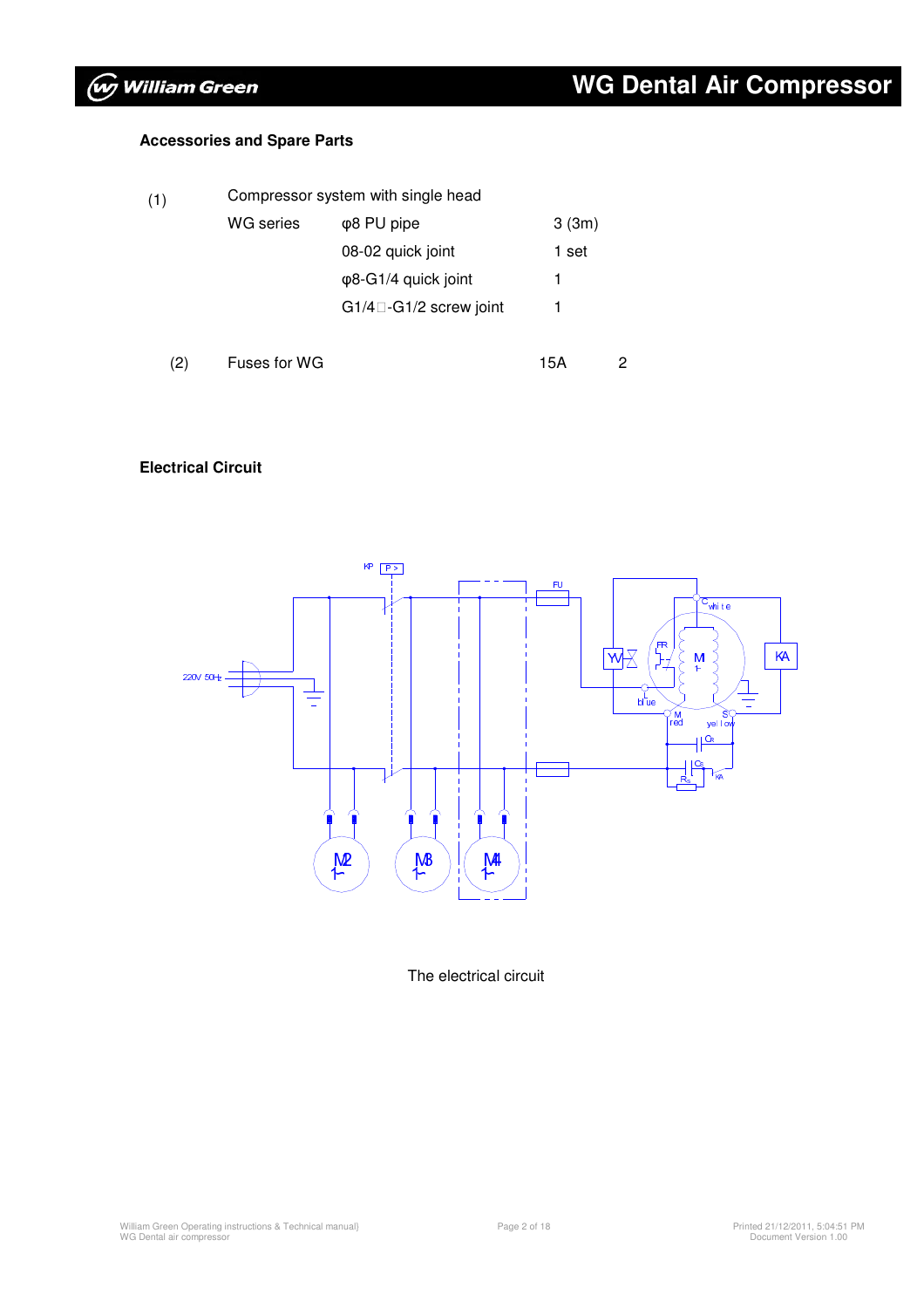### **WG Dental Air Compressor**

#### **Air passage Drawing**

(1) Single head machine:



The air current drawing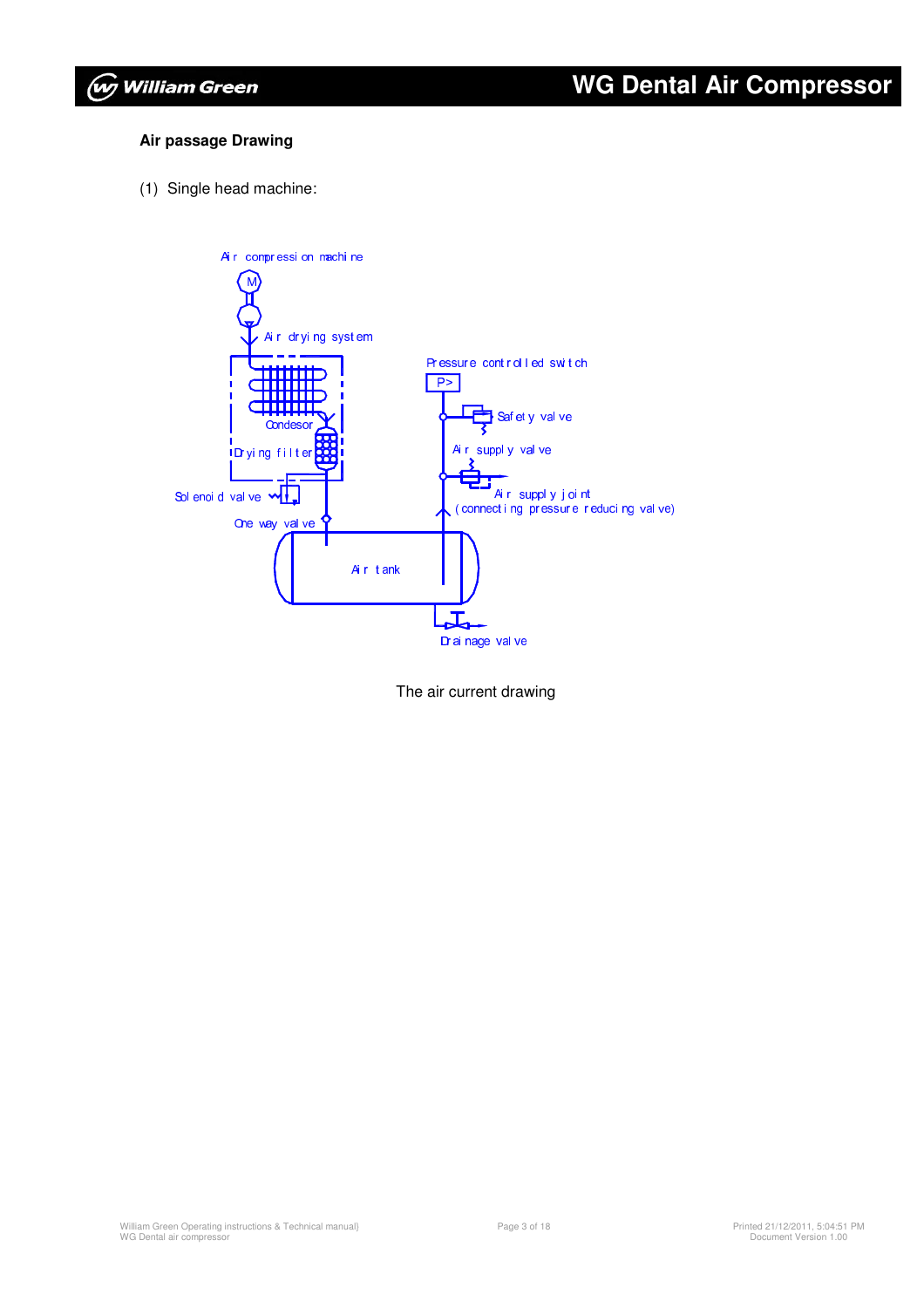**The Drawing of the Compressor Structure (Version 1)**





1. Motor 2. Rotor Spindle 3. Windpipe 4. Ring 5. Cylinder cover 6. Sealing 7. Cylinder Head 8. Air filter (refill) 9. Rubber Ring 10. Cylinder body 11. Fitting 12. Piston ring 13. Link 14. Bearing 15. Eccentric 16. Casing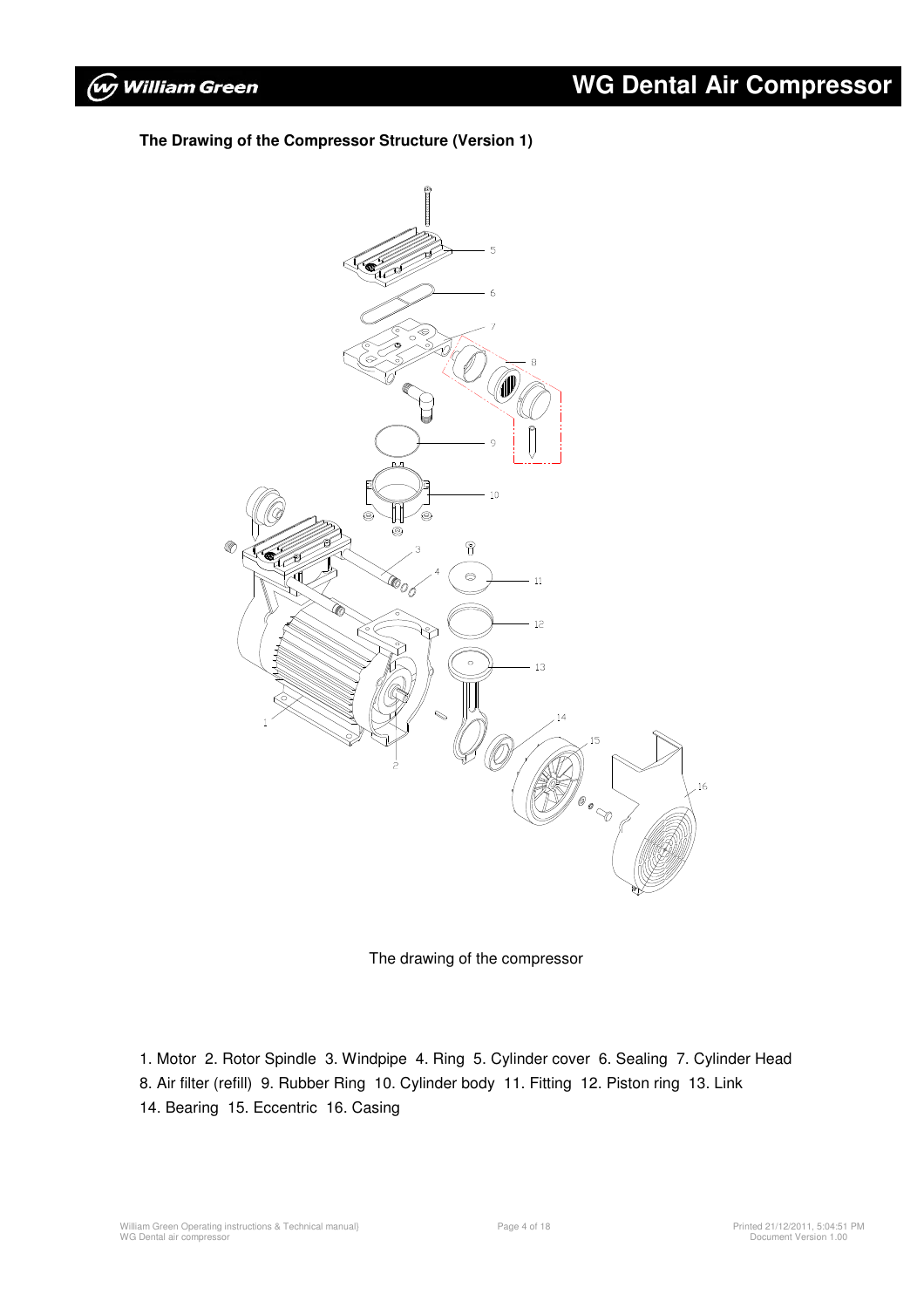**The Drawing of the Compressor Structure (Version 2)**



| <b>Position</b> | <b>Part number</b> | <b>Description</b>    |
|-----------------|--------------------|-----------------------|
|                 | KW185-30.950       | <b>MOTOR</b>          |
|                 | KW185-30.005       | <b>ROTOR SPINDLE</b>  |
| 3               | KW185-00.006       | <b>WINDPIPE</b>       |
| 4               | KW185-             | <b>RING</b>           |
| 5               | KW185-A40.001B     | <b>CYLINDER COVER</b> |

William Green Operating instructions & Technical manual} WG Dental air compressor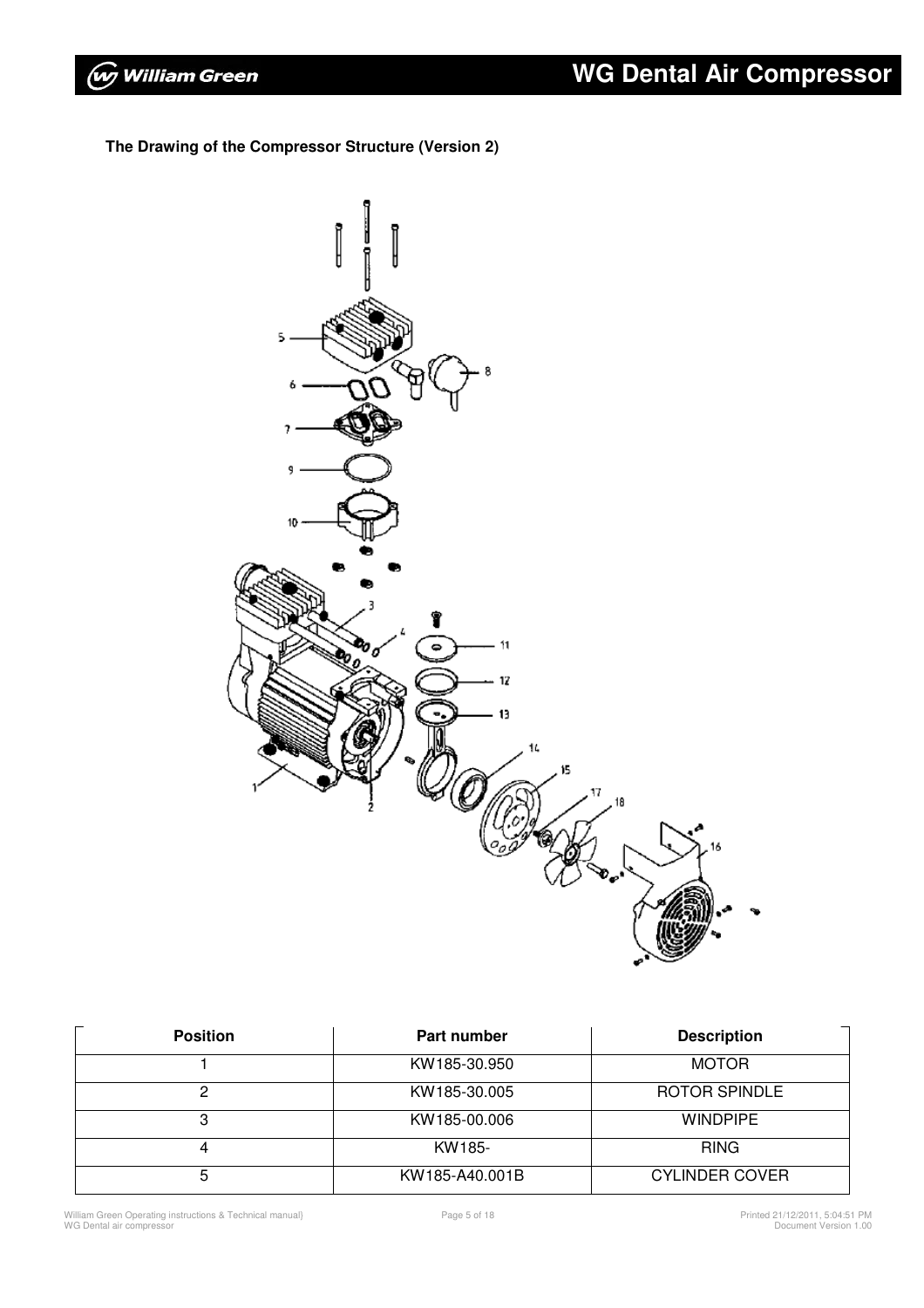| 6               | KW185-A00.004  | <b>SEALING</b>       |
|-----------------|----------------|----------------------|
| $\overline{7}$  | KW185-A20.001  | <b>CYLINDER HEAD</b> |
| 8               | KW185-00.008   | <b>AIR FILTER</b>    |
| 9               | KW185-00.003   | <b>RUBBER RING</b>   |
| 10              | KW185-00.005   | <b>CYLINDER BODY</b> |
| 11              | KW185-10.001   | <b>FITTING</b>       |
| 12 <sup>2</sup> | KW185-10.002   | <b>PISTON RING</b>   |
| 13              | KW185-10.003   | <b>LINK</b>          |
| 14              | KW185-NSK6009V | <b>BEARING</b>       |
| 15              | KW185-A00.001  | <b>ECCENTRIC</b>     |
| 16              | KW185-00.011   | <b>CASING</b>        |
| 17              | KW185-00.013   | <b>FAN CONNECT</b>   |
| 18              | KW185-00.012B  | <b>FAN</b>           |
|                 |                |                      |